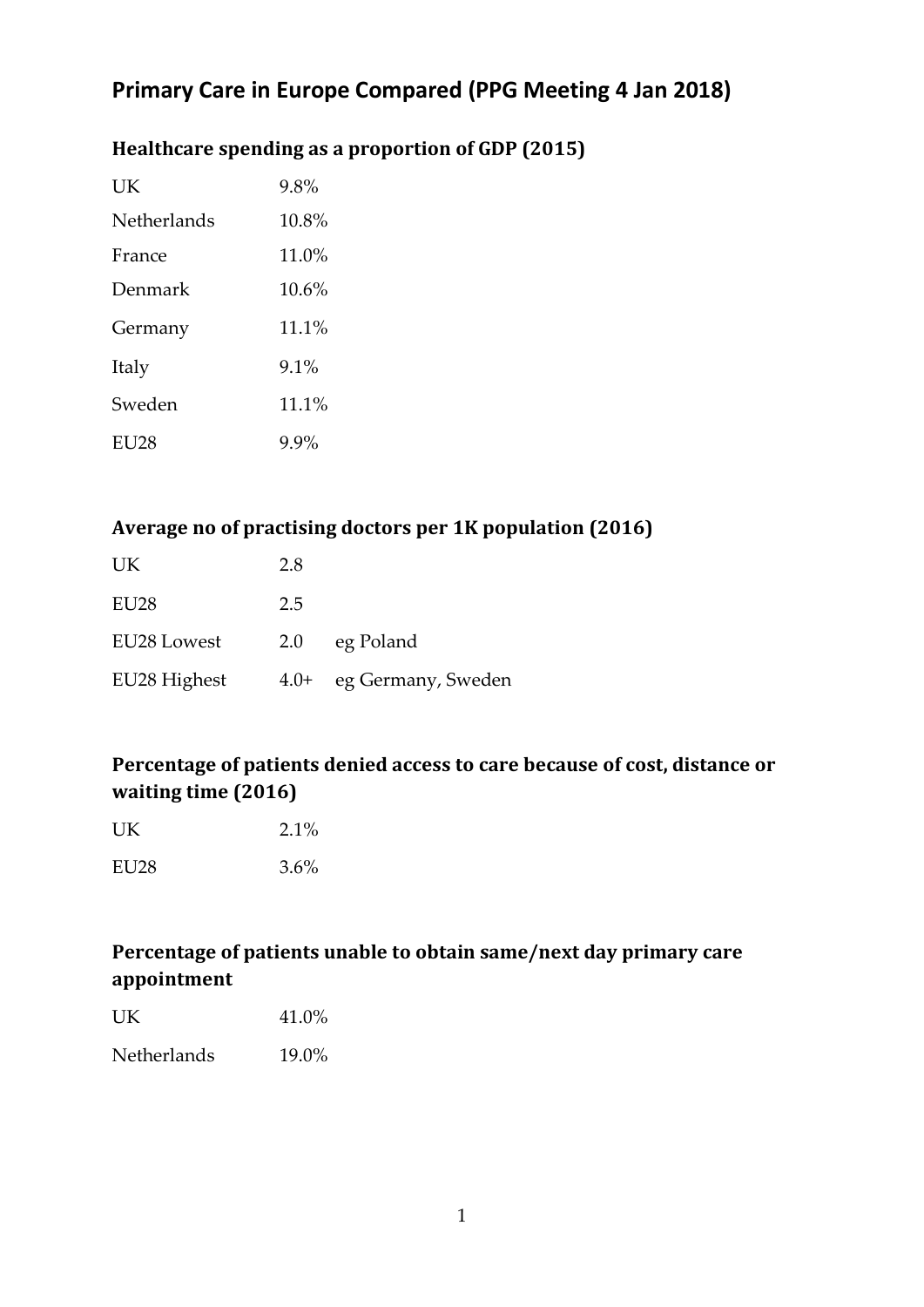## **Practices**

- UK 2005 10347 practices with average patient list of 6,094 36,007 GP providers and 3,715 other GPs 63m total registered patients
	- 2015 9458 practices with average patient list of 7,183 28,894 GP providers and 11,089 other GPs 68m total registered patients
- Average EU practice size (2015) 1,687 patients (eg Netherlands 2,322, France 800)
- Most EU GPs are self-employed: key issue is an ageing provider group
- Minimum primary care opening hours apply in most EU countries but vary widely from 20 hpw in Austria to 52.5 hpw in the UK.
- Delivery of out of hours care varies widely.
- GPs as gatekeepers: in 11/31 European countries only GPs can refer patients to specialists (eg UK, Spain, Italy, Norway, Netherlands); in only 7 countries (eg Austria, Belgium, Germany) did patients have direct access to specialists
- There was little difference in the spread of services offered in most countries, with the UK, Spain, France, Finland, Norway, Sweden and Belgium offering the most comprehensive.

## **Charges**

- Only 4 European countries do not charge for drugs
- Most countries do not charge for home visits
- Where payment is made for access to primary care,
	- $\circ$  Irish payments make the highest formal payments, with 60%+ paying non-reimbursable fees of €45-60 per GP visit.
	- o In Switzerland 66% of primary care practitioner costs are paid for out of pocket by patients, who have an annual allowance of  $\epsilon$ 225-1875 beyond which they pay the first 10% of GP's fees up to an annual maximum of €525.
	- o It is common in several countries, including France and Sweden, for patients to pay per GP visit.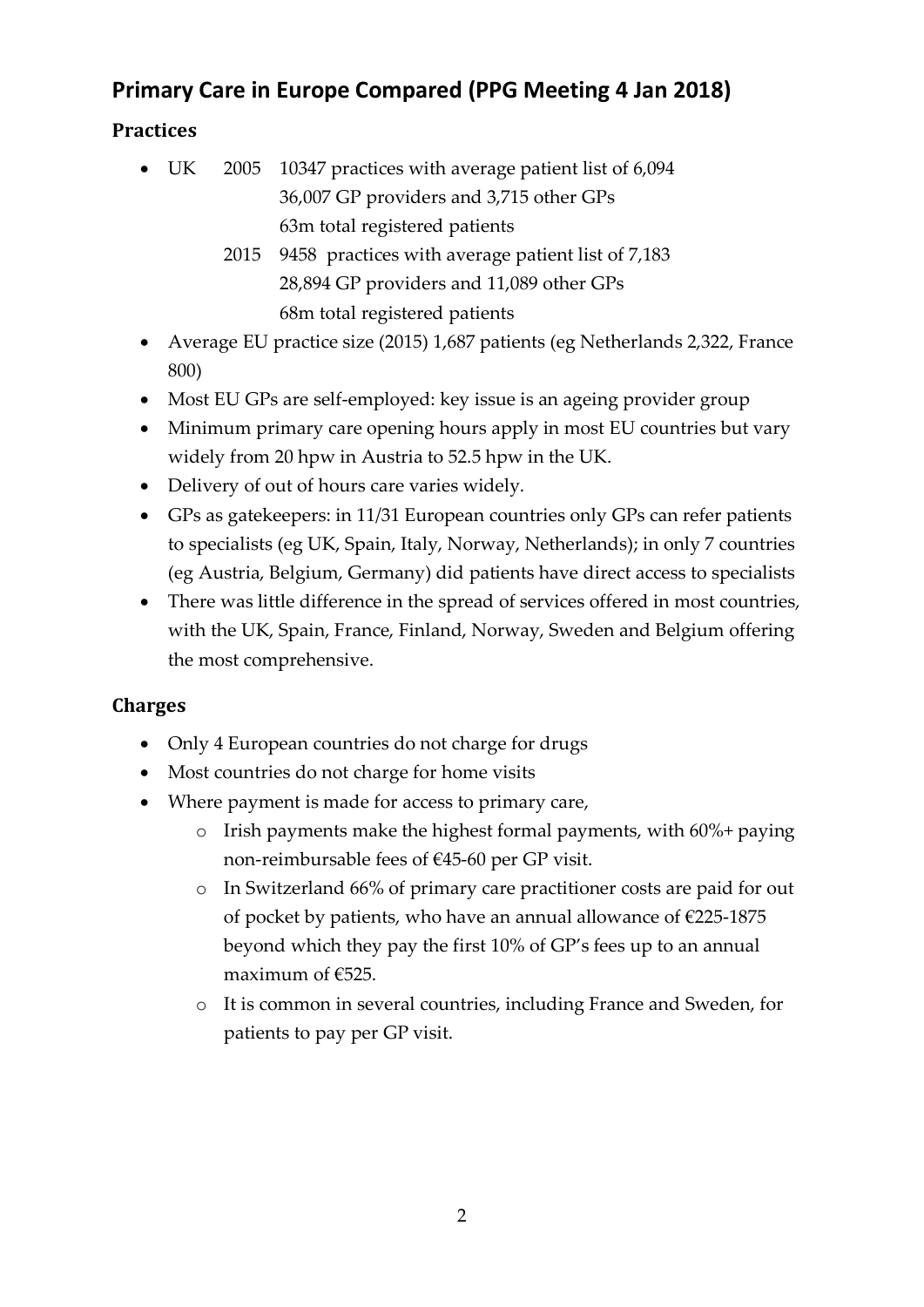#### **France**

- 3.4 GPs per 1K population
- 67% GPs self-employed
- 50%+ GPs (mainly younger doctors) in group practices
- Average practice of 2-3 GPs
- 75% practices made up only of physicians: remainder comprise teams of allied health professionals
- 15% average workload made up of home visits
- Self-employed GPs earn fees per service  $(E25)$  plus annual capitation payment ( $\epsilon$ 40) for managing patients with chronic conditions plus maximum  $\epsilon$ 5K pa for fulfilling a range of initiatives from generic prescribing to delivery of preventive services
- If GPs set up a practice in an under-represented region, they are eligible for €6,900 per month
- GPs employed in medical centres earn around €50K pa
- GP average income (2011)  $\epsilon$ 82K pa, 94% from fees
- GPs refer patients to specialists
- Patients pay the full fee and claim reimbursement under state health insurance: for the poorest patients, the state pays the GP directly for consultations
- Costs generally covered through state health insurance range from 15% for cost of drugs with low medical benefit to 80% for cost of inpatient care, with patients exempted from paying from several specified conditions, eg chronic illness or pregnancy after the  $5<sup>th</sup>$  month. VHI can be taken out by patients to cover costs not covered by SHI but patients on average still contribute 7.5% of their medical costs out of their own pocket. (The European average is more than 16% of total healthcare costs.) Funding for long term care comes partly from a dedicated fund created in 2004, supplemented by local authority funding and patient funding
- Out of hours care is delivered by emergency departments of public hospitals or private hospitals signed up to the scheme or self-employed GPs working for emergency services or state-financed medical homes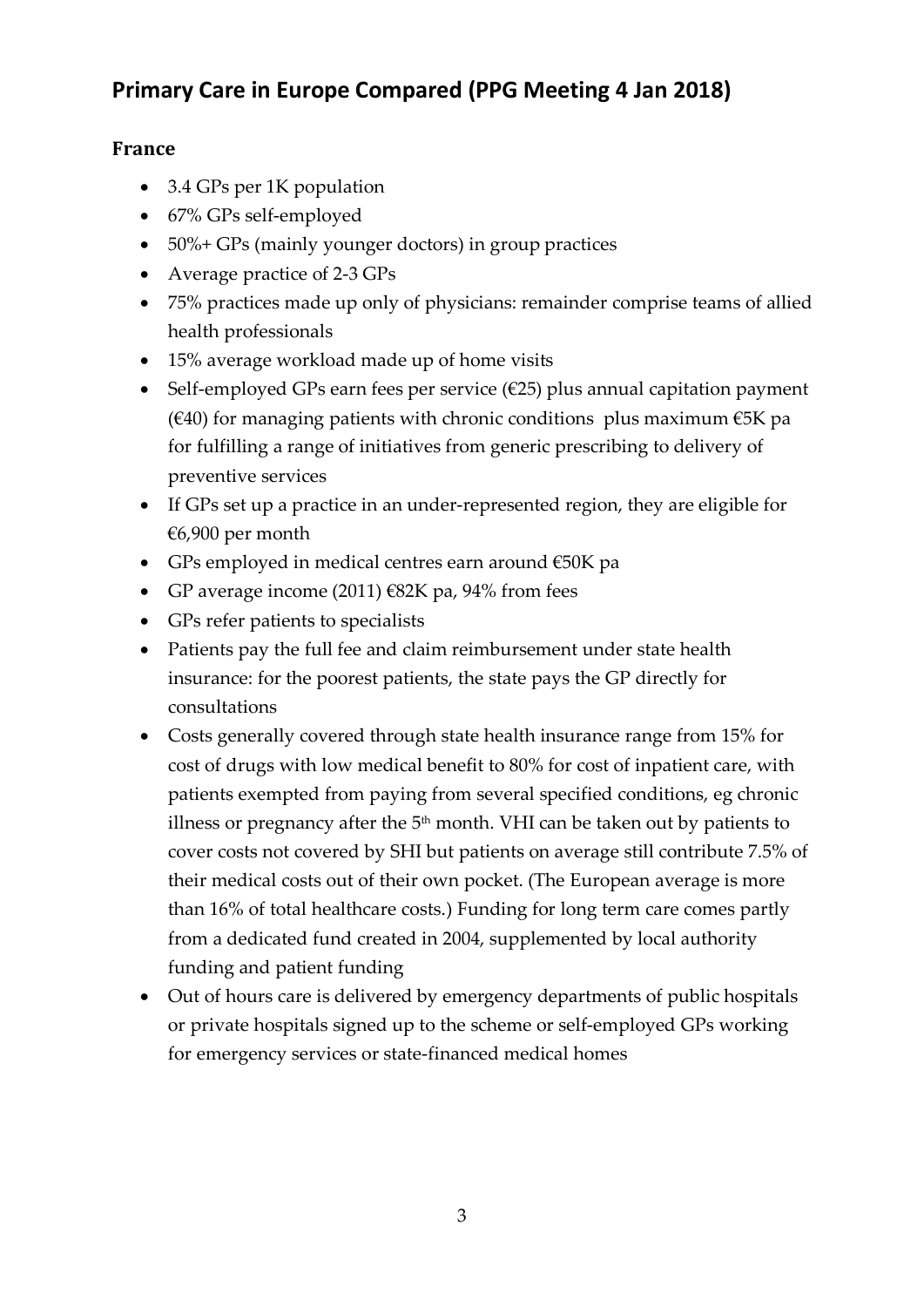## **Germany**

- Primary care delivered mainly by sole practitioners (60%) or dual practices  $(25%)$
- Most practitioners employ doctor's assistants but other non-physicians will have their own premises
- Patients have free choice of GPs, specialists and hospitals. No registration is required. GPs have no gatekeeping function. But sickness funds must offer members the option of enrolling in a family physician care model which has been shown to deliver better services
- Practitioners are reimbursed on a fee per service basis according to a fee schedule negotiated between physicians and sickness funds which limit the patients per practice and the number of treatments per patient
- Average reimbursement per family physician is €200K pa, excluding income from private patients
- Physicians are reimbursed by billing their regional associations which in turn receive funds from the sickness funds. Patients pay directly for services/treatments not covered by the sickness funds
- Physicians are obliged to provide out of hours service

## **Sweden**

- Swedish healthcare is highly integrated
- Since the 1990s inpatient care has been shifted to outpatient and primary care with highly specialised care concentrated in specialist medical centres
- All provider fees are set by local authorities, resulting in wide regional variations
- Most public and private physicians, nurses and other health care staff are salaries employees
- Physicians earn average monthly salary of 63K Swedish kroner
- There is constraint on physicians seeing private patients outside their public practice
- 20% of funds spent on healthcare is spent on primary care
- No formal gatekeeping function
- Main form of practice is team-based (GPs, nurses, midwives, physios, psychologists, gynaecologists)
- Average primary care practice based around 4 GPs